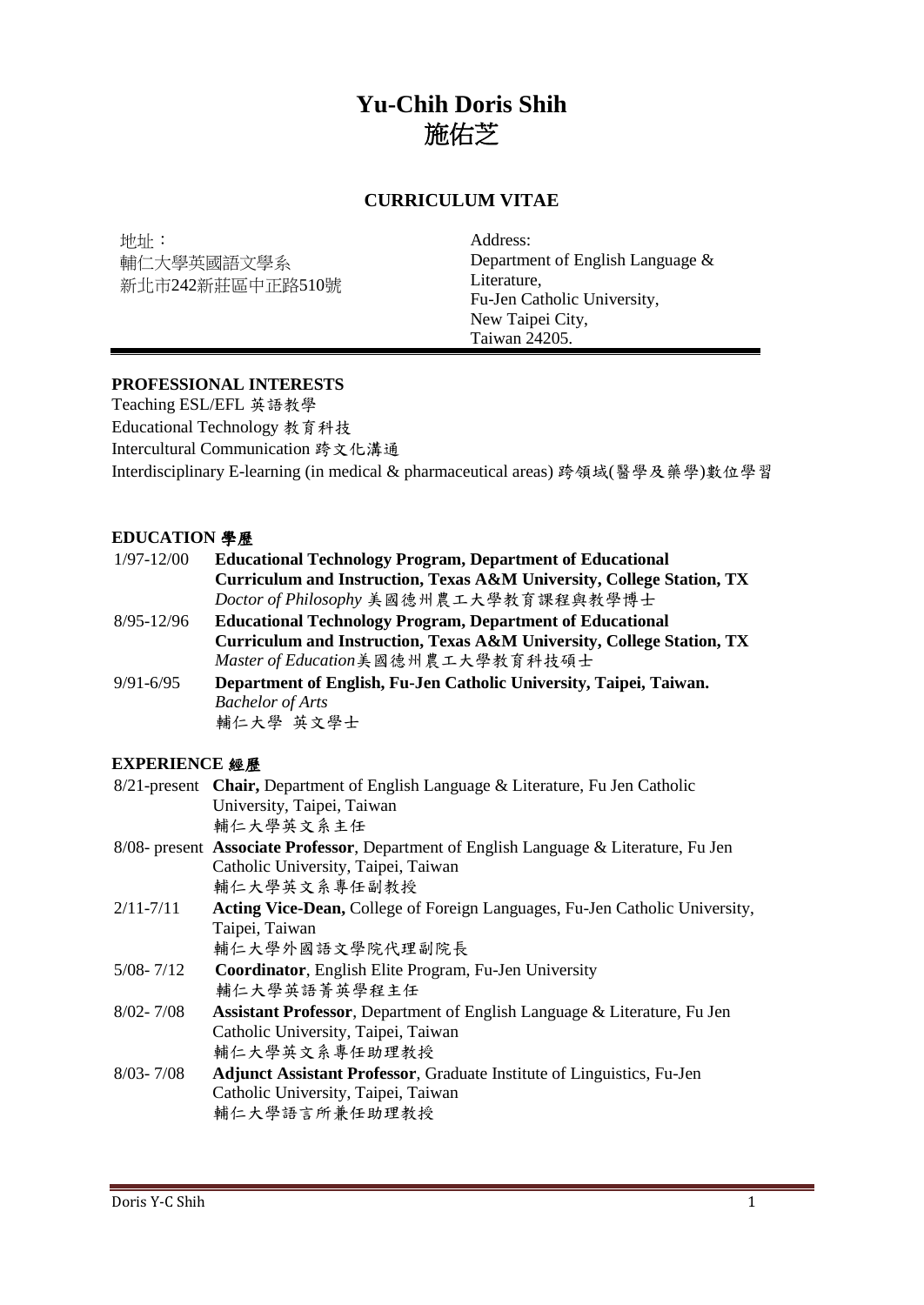- 8/01- 7/04 **Adjunct Assistant Professor**, Department of Computer Science and Information Engineering, National Central University, Chungli, Taiwan 國立中央大學資訊工程研究所兼任助理教授
- 8/01- 7/02 **Assistant Professor**, English Department, School of Continuing Education (SOCE), Fu-Jen Catholic University, Taipei, Taiwan 輔仁大學進修部英文系專任助理教授
- 6/99-7/99 & **Instructor,** Educational Technology Program, Department of Educational
- 6/98-7/98 Curriculum & Instruction, Texas A&M University, College Station, TX 美國 德州農工大學教育科技組講師
- 1/97-12/99 **Teaching Assistant,** Educational Technology Program, Department of Educational Curriculum & Instruction, Texas A&M University, College Station, TX 美國德州農工大學教育科技組助教

# **PROJECTS** 研究

| 10/21-7/22    | 2021 FJU CFLL Teacher's Research Potential Funding                                       |
|---------------|------------------------------------------------------------------------------------------|
|               | 110年度輔仁大學外語學院提昇教師研究潛力補助                                                                  |
|               | Principal Investigator                                                                   |
|               | "Digital learning in orthopaedic instruction: A systematic review and meta-<br>analysis" |
|               | 「骨科數位學習:系統性文獻回顧與統合分析」                                                                    |
|               | Co-PI: Dr. Yuan-Wen Lee, Department of Anesthesiology, Taipei Medical                    |
|               | University Hospital, Taipei, Taiwan                                                      |
|               | Co-PI: Dr. Yu-Ru Vernon Shih, Department of Orthopaedic Surgery, Duke                    |
|               | University Medical Center, NC, USA                                                       |
| 18/17-7/18    | 2017 FJU Research & Development Grant                                                    |
|               | Principal Investigator                                                                   |
|               | "Intercultural Communication through Information and Communication                       |
|               | Technology (ICT): A Study on International Connections II"                               |
|               | 一百年零六學年度輔大專題研究計畫主持人                                                                      |
|               | 「資訊科技結合跨文化溝通:國際連線專題之研究 II」                                                               |
| $8/16 - 1/18$ | 2016 MOST research project (MOST 105-2410-H-030-051)                                     |
|               | Principal Investigator                                                                   |
|               | "Intercultural Communication through Information and Communication                       |
|               | Technology (ICT): A Study on International Connections"                                  |
|               | 105年度科技部專題研究計畫主持人                                                                        |
|               | 「資訊科技結合跨文化溝通:國際連線專題之研究」                                                                  |
| $8/14 - 7/15$ | 2014 MOST research project (MOST 103-2410-H-030-074)                                     |
|               | Principal Investigator                                                                   |
|               | "Online learning styles of non-native English speaking learners in Taiwan and            |
|               | $UK$ "                                                                                   |
|               | 103年度科技部專題研究計畫主持人                                                                        |
|               | 「台灣及英國的英語為非母語學習者線上學習風格之研究」                                                               |
| 4/14-12/14    | 2014 Project from the Department of Chinese Medicine and Pharmacy,                       |
|               | Ministry of Health and Welfare, Taiwan, R.O.C.                                           |
|               | Co-Principal Investigator                                                                |
|               | 103年度行政院衛生福利部中醫藥司「強化醫療服務與消費者使用安全                                                         |
|               | 類」委託科技研究計畫2-3建構中醫藥數位學習課程-中藥炮製數位學習                                                        |
|               | 課程                                                                                       |
|               | 計畫協同主持人 (計畫主持人:台北醫學大學生藥學系教授 王靜瓊)                                                         |
| $8/13 - 7/14$ | 2013 FJU Research & Development Grant                                                    |
|               | Principal Investigator                                                                   |
|               |                                                                                          |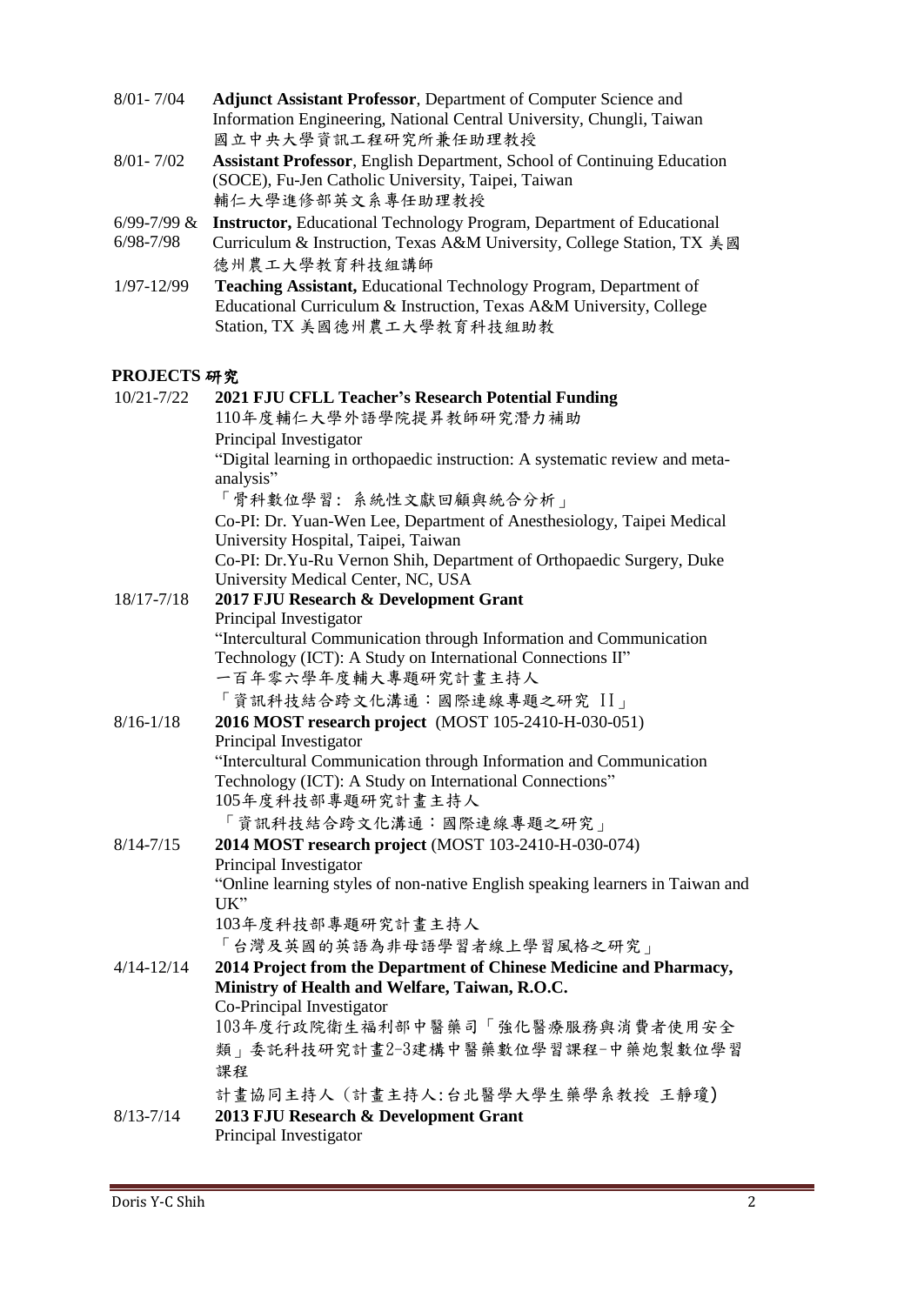|                | "Learning styles and learning performances of learners of Fundamental of        |
|----------------|---------------------------------------------------------------------------------|
|                | Chinese medicine"                                                               |
|                | 一百年零二學年度輔大專題研究計畫主持人                                                             |
|                | 「中藥概論學習者學習風格及學習成效之研究」                                                           |
| $1/13 - 12/13$ | 2013 Project from Committee on Chinese Medicine and Pharmacy,                   |
|                | Department of Health, Taiwan, R.O.C.                                            |
|                | Co-Principal Investigator                                                       |
|                | 102年度行政院衛生署中醫藥委員會2-4建構中醫藥數位學習環境「中藥                                              |
|                | 臨床應用之數位化學習教材製作」                                                                 |
|                | 計畫協同主持人 (計畫主持人:台北醫學大學生藥學系教授 王靜瓊)                                                |
| $8/12 - 7/13$  | 2012 FJU Research & Development Grant                                           |
|                | Principal Investigator                                                          |
|                | "Blended Learning for Students of School of Continuing Education: An            |
|                | Application in the Multimedia English Teaching Course"                          |
|                | 一百年零一學年度輔大專題研究計畫主持人                                                             |
|                | 「進修部學生之混成學習:多媒體英語教學課程之應用」                                                       |
| $8/11 - 1/13$  | 2011 MOE Project: Cross-Cultural Communication and Creative<br><b>Marketing</b> |
|                | <b>Cross-Cultural Communication Course Coordinator</b>                          |
|                | 一百年度教育部「人文社會科學應用能力及專長培育計畫」:「跨文化溝                                                |
|                | 通與創意行銷」英文課程系列                                                                   |
|                |                                                                                 |
|                | 跨文化溝通課群 課程計畫主持人                                                                 |
| $8/11 - 7/12$  | E-plan project on Cross-Cultural Learning, Fu-Jen University                    |
|                | 輔大外語學院語言與跨文化學習動漫平台(補助單位:教育部)                                                    |
|                | 計畫主持人 (總計畫主持人:黃孟蘭、袁韻壁)                                                          |
| $8/11 - 7/12$  | 2011 FJU Research & Development Grant<br>Principal Investigator                 |
|                | "A Study on Investigating Online Learning Styles of Different Cultures          |
|                | through Teacher 'in-the-field' Experiences"                                     |
|                | 一百年度輔大專題研究計畫主持人                                                                 |
|                | 「透過教師實教經驗探討不同文化線上學習風格之研究」                                                       |
|                | 英國計畫主持人: Dr. Trevor Price (University of Glamorgan 格拉摩根大                        |
|                | 學)                                                                              |
| $2011/11 -$    | <b>National Cheng-Kung University Advancement Project</b>                       |
| 2011/12        | Co-Principal Investigator                                                       |
|                | "Task Design and Its Induced Learning Effects in a Cross-institutional Blog-    |
|                | mediated Collaboration"                                                         |
|                | 國立成功大學100年KPI指標效能提升計畫                                                           |
|                | 計畫共同主持人 (計畫主持人:劉繼仁; 陳玟君 Principal Investigators:                                |
|                | Gi-Zen Liu, Gina W-J Chen)                                                      |
|                | 「學習任務設計對跨校線上外語學習及溝通的影響」                                                         |
| $3/11 - 12/11$ | 2011 MOE Teaching Excellence project: 3.2.1 Co-Teaching Project                 |
|                | (inviting Dr. Trevor Price from the University of Glamorgan)                    |
|                | Principal Investigator                                                          |
|                | 一百年度教育部獎勵大學教學卓越計畫: 3.2.1深化共教共學                                                  |
|                | 邀請 Dr. Trevor Price (University of Glamorgan 格拉摩根大學) 共教共學                       |
|                | 計畫主持人                                                                           |
| $2/11 - 7/11$  | 2011 MOE Teaching Excellence project: English Corner                            |
|                | 九十九年度教育部獎勵大學教學卓越計畫:英語角                                                          |
|                | 計畫執行者                                                                           |
|                |                                                                                 |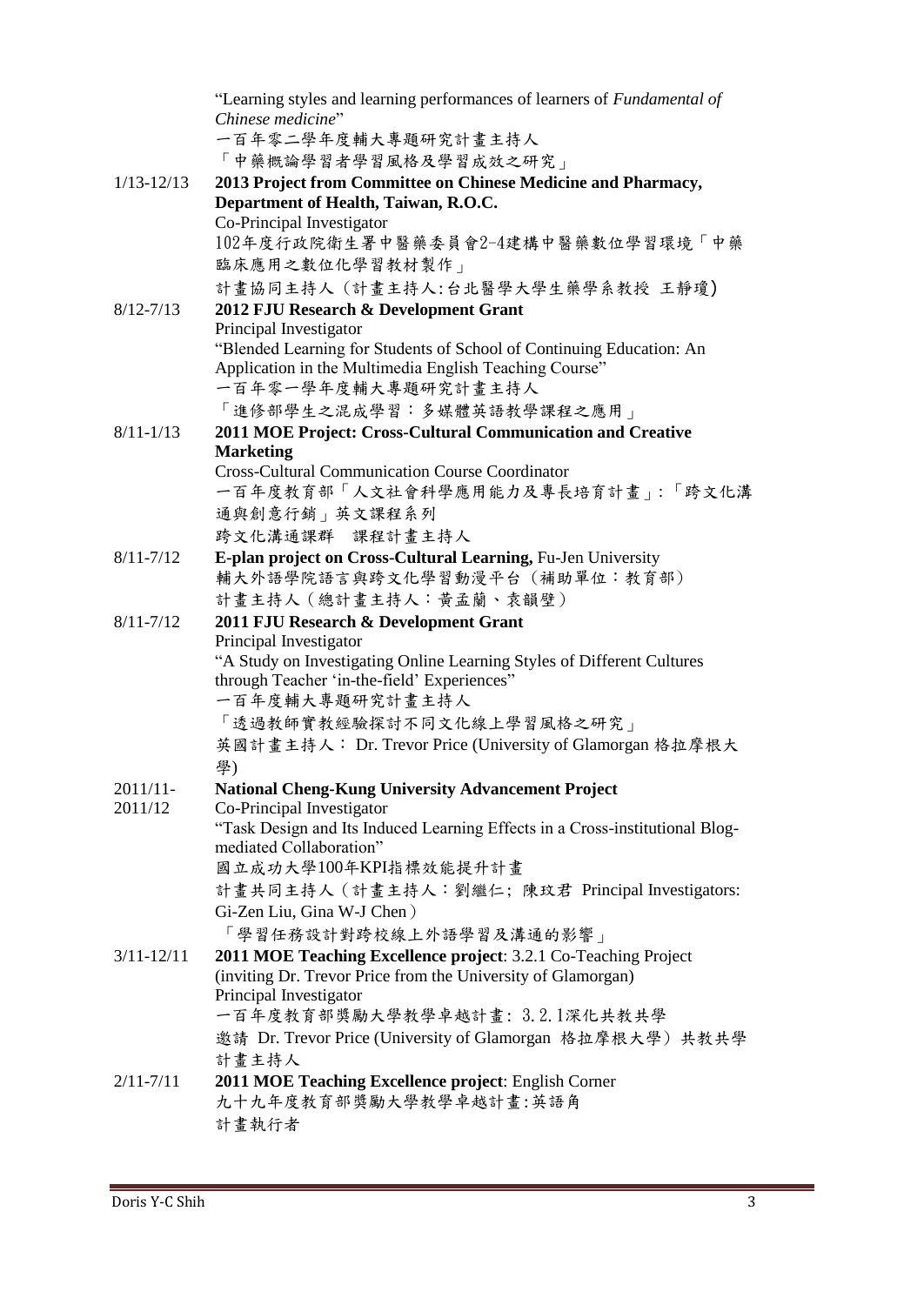| $8/10 - 7/11$ | 2010 FJU Research & Development Grant<br>Principal Investigator                    |
|---------------|------------------------------------------------------------------------------------|
|               | "A Study on the Evaluation of the English Elite Program:                           |
|               | Using the CIPP Model to Evaluate the Program"                                      |
|               | 九十九年度輔大專題研究計畫主持人                                                                   |
|               | 「英語菁英學程成效評估之研究: 利用CIPP模式評估學程整體規劃」                                                  |
|               |                                                                                    |
|               | 協同主持人:輔仁大學英國語文學系副教授 袁韻璧                                                            |
| $8/10 - 7/11$ | 2010 FJU Research & Development Grant                                              |
|               | <b>Collaborating Investigator</b>                                                  |
|               | "The roles of pre-videoconference training on developing EFL learners'             |
|               | communicative competence and performance"<br>九十九年度輔大專題研究計畫協同主持人                    |
|               |                                                                                    |
|               | 「視訊會議會前訓練對英語學習者溝通能力與表現之影響」                                                         |
|               | 主持人:國輔仁大學英國語文學系助理教授 高谷建廷                                                           |
| $8/09 - 7/11$ | E-plan project on Cross-Cultural Learning, Fu-Jen University<br>輔大外語學院語言與跨文化學習動漫平台 |
|               | 補助單位:教育部                                                                           |
|               | 計畫執行人 (子計畫主持人:袁韻壁)                                                                 |
| $8/09 - 7/11$ | 2009 Fu-Jen Catholic University Distance Teaching Material Design:                 |
|               | Multimedia English course                                                          |
|               | 九十八年度輔仁大學遠距教學課程教材製作補助:多媒體英語課程                                                      |
| $8/09 - 7/10$ | 2009 MOE Teaching Excellence project: English Elite Program                        |
|               | 九十八年度教育部獎勵大學教學卓越計畫:英語菁英學程                                                          |
|               | 黄孟蘭、施佑芝                                                                            |
| 8/08-7/09     | 2008 MOE Teaching Excellence project: English Elite Program                        |
|               | 九十七年度教育部獎勵大學教學卓越計畫:英語菁英學程                                                          |
|               |                                                                                    |
|               | 黃孟蘭、施佑芝                                                                            |
| 8/08-7/09     | <b>2008 MOE Teaching Excellence project</b>                                        |
|               | 九十七年度教育部獎勵大學教學卓越計畫: 國際師生共教共學                                                       |
|               | 計畫執行人 (計畫主持人:袁韻壁)                                                                  |
|               | 負責接待美國德州農工大學學者 Dr. Lauren Cifuentes                                                |
| $8/07 - 1/09$ | 2007 NSC research project (2/2) (NSC 95-2520-S-030-002-MY2)                        |
|               | Principal Investigator                                                             |
|               | "A Study on College Learners' Learning Style Preferences and Online                |
|               | Learning in Different Cultures (2/2)"                                              |
|               | 九十六年度國科會專題研究計畫主持人                                                                  |
|               | (共同主持人:玄奘大學教育人力資源與發展學系助理教授 柳玉清)                                                    |
|               | 「不同文化中大專生學習風格偏好與線上學習之研究2/2」                                                        |
| $8/07 - 7/08$ | 2007 MOE Teaching Excellence project: Cultural Connections: Global                 |
|               | <b>Understanding Project</b>                                                       |
|               | Principal Investigator                                                             |
|               | Participating course: Cross-Culture Communication: Global Understanding            |
|               | Project; Instructors: Gretchen Lee & Doris Shih                                    |
|               | 九十六年度教育部獎勵大學教學卓越計畫:國際師生共教共學 --文化交                                                  |
|               | 流: 全球連線計畫                                                                          |
|               | 計畫主持人                                                                              |
|               | 參與課程【跨文化溝通:國際連線專題】授課老師:李桂芬、施佑芝                                                     |
| $8/07 - 7/08$ | 2007 MOE Teaching Excellence project                                               |
|               | 九十六年度教育部獎勵大學教學卓越計畫: 國際師生共教共學                                                       |
|               | 計畫執行人 (計畫主持人:袁韻壁)                                                                  |
|               | 負責接待英國Warwick 大學學者 Prof. Tim Kelly                                                 |
|               |                                                                                    |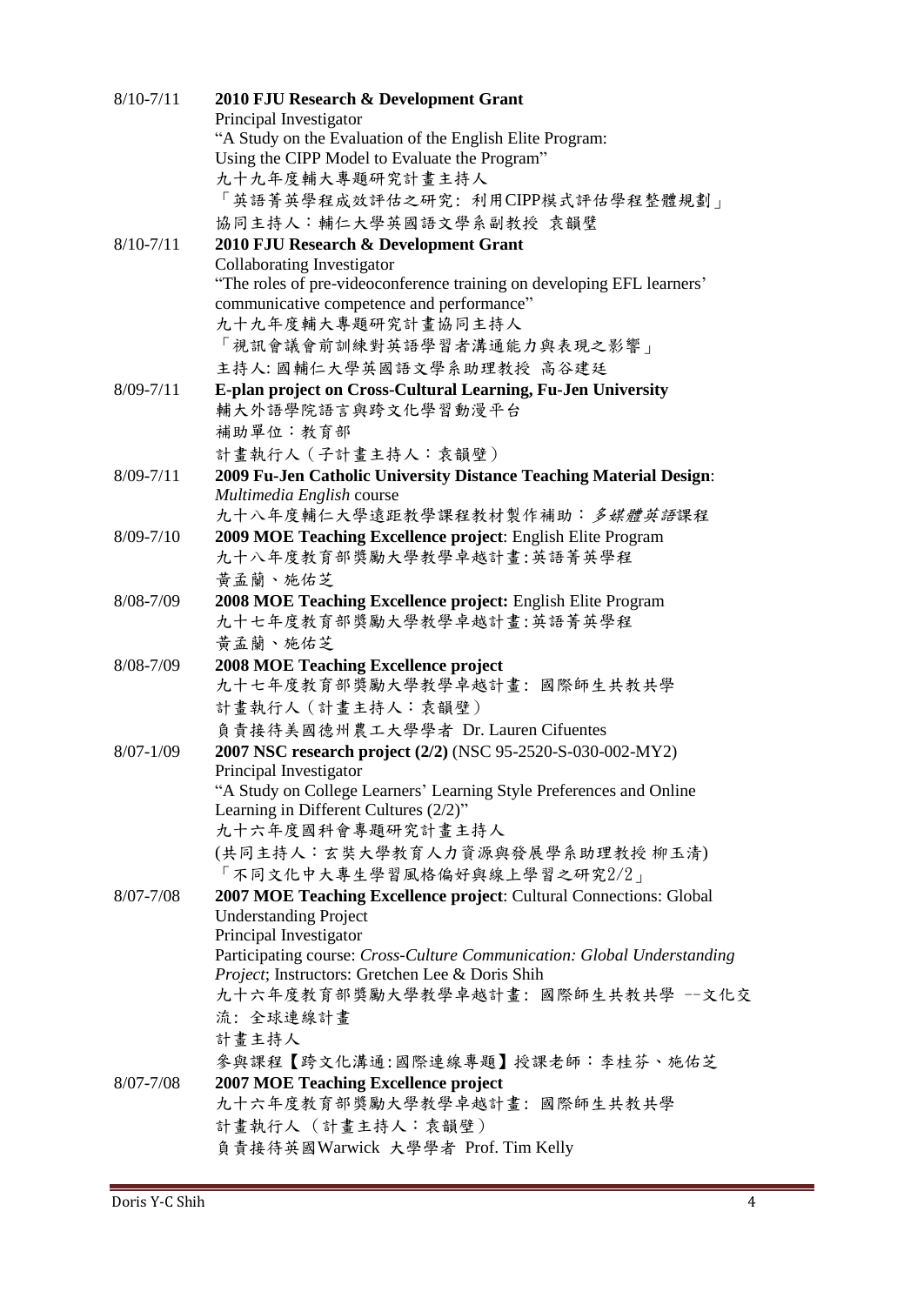8/07-7/08 **2007 MOE Teaching Excellence project:** *Multimedia Teaching Materials*  **course** 九十六年度教育部獎勵大學教學卓越計畫: 學生菁英課程計畫: 多媒體教材設計課程 8/07-7/08 **2007 MOE Teaching Excellence project** 九十六年度教育部獎勵大學教學卓越計畫:英語菁英遠距教學與研發計畫 劉紀雯、袁韻壁、施佑芝 8/06-7/07 **2006 NSC research project (1/2)** (NSC 95-2520-S-030-002-MY2) "A Study on College Learners' Learning Style Preferences and Online learning in Different Cultures (1/2)" Principal Investigator 九十五年度國科會專題研究計畫 國科會專題研究計畫主持人 (共同主持人:玄奘大學教育人力資源與發展 學系助理教授 柳玉清) 「不同文化中大專生學習風格偏好與線上學習之研究1/2」

## **PROJECT ADVISING** 大專生研究指導

7/20-2/21 **Advising 2020 MOST Research Grant for University Students** (109-2813- C-030-018-H) 109年度大專學生研究計畫指導老師 Student: Hsin-Chuan (David) Chen 陳信全 "The Influences of Learning English through Popular Songs: A Study on English-Major Students' English Abilities and Learning Motivation in English Learning" (透過流行歌曲學習英語對於英文系主修學生之英語能力和學習 動機之影響)

## **HONORS AND AWARDS** 榮譽與獎勵

| 3/21   | Fu Jen Indexed Journal Publication Award 2020 Academic Year                 |
|--------|-----------------------------------------------------------------------------|
|        | 109學年度獲「輔仁指標性期刊論文獎勵」                                                        |
| 5/20   | 2019 Fu-Jen Research Award                                                  |
|        | 一百零八年度輔仁大學教師及研究人員研究成果獎勵                                                     |
| 5/17   | 2016 Fu-Jen Research Award                                                  |
|        | 一百零五年度輔仁大學教師及研究人員研究成果獎勵                                                     |
| 8/15   | First rank of Honorable Mention, 2015 Contest of Publication of Ministry of |
|        | Health and Welfare, DVD production of "Processing Methods of Traditional    |
|        | Chinese Medicine"                                                           |
|        | 協同參與2015年「中藥砲製應用數位學習課程」DVD - 獲衛生福利部                                         |
|        | 「104年度政府出版品評獎活動」: 佳作獎數位出版品類第一名                                              |
| 5/1/15 | <b>Fu Jen Indexed Journal Publication Award 2015</b>                        |
|        | 103學年度獲「輔仁指標性期刊論文獎勵」                                                        |
| 10/14  | First rank of Honorable Mention, Contest of Publication of Ministry of      |
|        | Health and Welfare, DVD production of "Clinical Application of Traditional  |
|        | Chinese Medicine"                                                           |
|        | 參與「中藥臨床應用數位學習課程」DVD - 獲衛生福利部出版品評獎活                                          |
|        | 動:數位出版品類佳作獎第一名                                                              |
| 10/14  | 2014 Advising Award, Fu-Jen Catholic University                             |
|        | 輔仁大學103學年度導師班級經營工作成果獎勵                                                      |
| 9/10   | Model Teacher Award, Private School Education of ROC                        |
|        | 九十九學年度中華民國私立教育事業協會會員學校模範教師                                                  |
| 1/07   | 2006 Fu-Jen Award for Excellence in Teaching, Fu-Jen Catholic University    |
|        | 九十五學年度輔仁大學「教師教學績優獎勵」                                                        |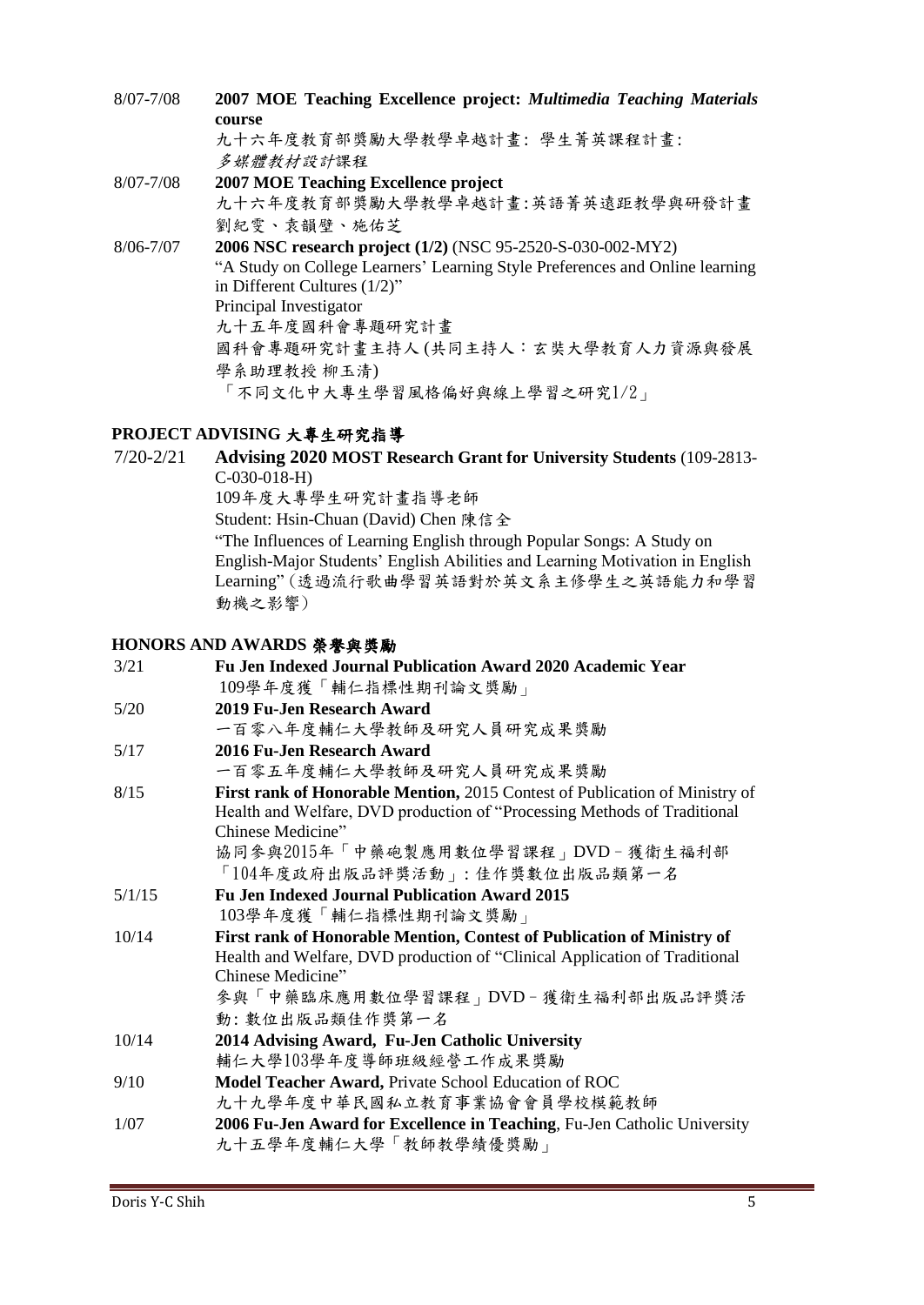## **PUBLICATIONS** 學術著作

#### **Journal Articles & Book Chapters** 期刊及專書論文

- Weng, N. C., & Shih, Y-C. D.\* (in press). Intercultural Communication through Synchronous Textbased Chats and Videoconferencing in a Taiwanese college-level EFL Classroom. In Yu, L-T. (Ed.), *English Teaching Learning in the Digital Era.* Tung Hua Book Company.
- Shih, Y-C. D., Liu, C-C., Chang, C-C., & Lee, Y-W.\* (2021). The effects of digital learning in anaesthesiology: A systematic review and meta-analysis. *European Journal of Anaesthesiology, 38*(2), 171-182. doi:10.1097/EJA.0000000000001262 (SCI, 10/33 in Anesthesiology; IF: 4.330).
- Shih, Y-C. D.\*, & Yuan, Y-P. (2019). Evaluating an English Elite Program in Taiwan using the CIPP model. *The Journal of Asia TEFL, 16*(1), 200-219. <http://dx.doi.org/10.18823/asiatefl.2019.16.1.13.200> (Scopus; ESCI)
- Hsieh, H-C. K., Shih, Y-C. D.\*, & Wei, Y-C. S. (2019). Reflective writing on English news video: Using *Edmodo* in an EFL college-level writing course. *International Journal of Research Studies in Language Learning, 8*(1), 61-76. <https://doi.org/10.5861/ijrsll.2019.3099>
- Shih, Y-C. D. (2017). Instructional design for the Information and Communication Technology (ICT)-Assisted intercultural communication Course. *International Journal of Emerging Technologies in Learning (iJET), 12*(6), 132-139.<https://doi.org/10.3991/ijet.v12i06.7083>*.* (EI; Scopus; ESCI)
- Shih, Y-C. D., Lee, Y-W., Tseng, S-H., Chien, S-C., & Wang, C. C.\* (2015). Learning the *Fundamentals of Traditional Chinese Medicine* by using computer courseware: A preliminary study. *Indian Journal of Pharmaceutical Education and Research, 49*(1), 18- 25. doi:10.5530/ijper.49.1.3 (SCI, Scientific Education Disciplines)
- Weng, N. C., & Shih, Y-C. D.\* (2014). Communication strategies in intercultural communication contexts: Strategies for synchronous text-based chats and videoconference. In P-C Feng (Ed.), *Diversity and Adaptation: Cross-Cultural Communication* (pp. 77-100). Taipei, Taiwan: Crane.
- Liu, Y-C.\*, & Shih, Y-C. D. (2014).〈線上學習風格量表編製研究〉[*A study of the development of online learning style inventory*]. 玄奘社會科學學報12期 (2014.07), 101-126. (in Chinese)
- Shih, Y-C. D.\*, Liu, Y-C., & Sanchez, C. (2013). Online learning style differences: An analysis on Taiwanese and USA learners. *Turkish Online Journal of Educational Technology 12*(4), 140- 152. Retrieved fro[m http://www.tojet.net/articles/v12i4/12416.pdf](http://www.tojet.net/articles/v12i4/12416.pdf)
- Chen, W-C., Shih, Y-C. D., & Liu, G-Z.\* (2013). Task design and its induced learning effects in a cross-institutional blog-mediated telecollaboration. *Computer Assisted Language Learning*, doi**:**10.1080/09588221.2013.818557. (A&HCI & SSCI)
- Shih, Y-C. D.\*, & Price, T. (2012). Instructional design of online courses in Taiwan and UK. *Asia-Pacific Collaborative Education Journal, 8*(2), 1-16.
- Liu, Y-C.\*, Shih, Y-C. D., & Yeh, Z-W. (2010). The development of Online Learning Styles Inventory: An exploratory study. *The International Journal of Cyber Society and Education, (3)*2, 99-116*.* (NSC 95-2520-S-030-002-MY2)
- Huang, W-Z. S., & Shih, Y-C. D.\* (2009). An evaluation of Junior High School textbooks in Taiwan. *Fu-Jen Studies: Literature & Linguistics 42,* 115-147. (MLA International Bibliography; LLBA)
- Shih, Y-C. D. (2009). Experiencing videoconferencing in EFL classes*. Essential Teacher, Compleat Links 6*(1). Retrieved from [http://www.tesol.org/read-and-publish/journals/other-serial](http://www.tesol.org/read-and-publish/journals/other-serial-publications/compleat-links/compleat-links-volume-6-issue-1-(march-2009)/videoconferencing-in-efl-classes)[publications/compleat-links/compleat-links-volume-6-issue-1-\(march-](http://www.tesol.org/read-and-publish/journals/other-serial-publications/compleat-links/compleat-links-volume-6-issue-1-(march-2009)/videoconferencing-in-efl-classes)[2009\)/videoconferencing-in-efl-classes](http://www.tesol.org/read-and-publish/journals/other-serial-publications/compleat-links/compleat-links-volume-6-issue-1-(march-2009)/videoconferencing-in-efl-classes)
- Lai, P-L. V., & Shih, Y-C. D.\* (2007). The use of word-guessing and word-learning strategies in high-school reading. *Studies in English Language and Literature, 20* 61-73.
- Shih, Y-C. D. (2006). English language learning via desktop videoconferencing*. Studies in English Language and Literature, 17*, 57-67. (NSC91-2411-H-030-022)
- Shih, Y-C. D. (2005). 〈跨文化線上英語學習影響因素之研究〉 [A study of elements affecting cross-cultural English language exchanges]. 《教育研究月刊》 *Journal of Education Research, 138,* 55-68. (in Chinese)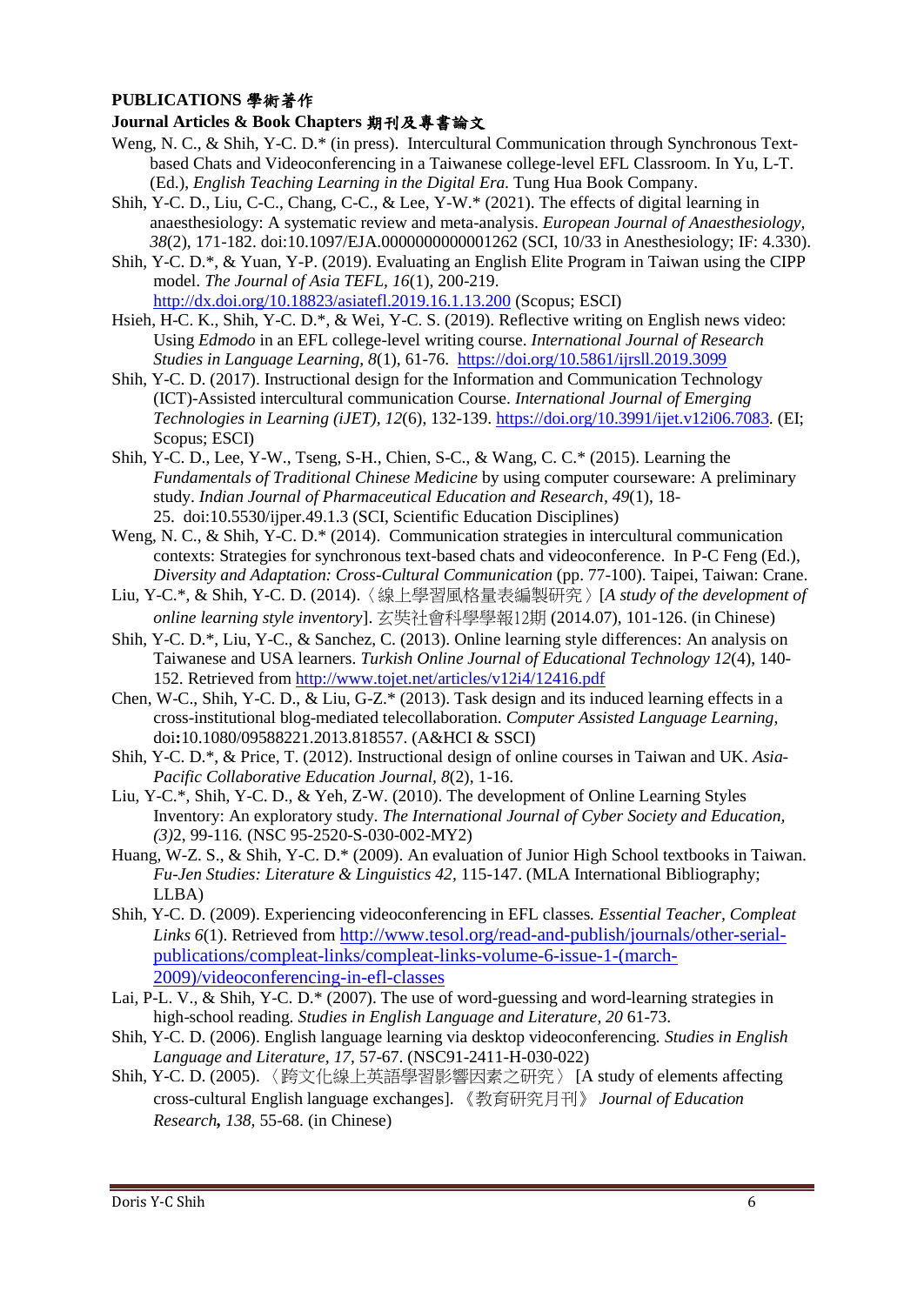- Murphy, K. L., Cifuentes, L., & Shih, Y-C. D. (2004). Online collaborative documents for research and coursework. *TechTrends*, *48*(3), 40-44, 74. (ERIC Document Reproduction Service No. EJ738361)
- Shih, Y-C. D., & Cifuentes, L. (2003). Taiwanese Intercultural phenomena and issues in a United States-Taiwan telecommunications partnership*. Educational Technology Research and Development, 51*(3), 82-90. (SSCI)
- Shih, Y-C. D., & Cifuentes, L. (2001). One tale of why and how to teach and learn online internationally. *TechTrends. 45*(6), 8-13 & 46. (ERIC Documents Reproduction Service No. EJ643536)
- Cifuentes, L, & Shih, Y-C. D. (2001). Teaching and learning online: A collaboration between U.S. and Taiwanese students. *Journal of Research on Technology in Education,33*(4), 456-474. (ERIC Documents Reproduction Service No. EJ635452)
- Cifuentes, L., & Shih, Y-C. D. (2000a). Virtually field-based teacher education: Can it work? *International Journal of Educational Telecommunications, 6*(4), 287-302.
- Samsonov, P., & Shih, Y-C. D. (2000b). Experimental teaching of Russian using email communication. *International Association for Language Learning Technology Journal of Language Learning Technologies, 32*(2), 15-22.
- Cifuentes, L., & Shih, Y-C. D. (1999). Learning how to teach online: Preservice teaching experiences. *Journal of Online Learning, 10* (3), 17-19. (ERIC Document Reproduction Service No. ED451721)

#### **\*corresponding author**

#### **Conference Proceedings**會議論文集

- Shih, Y.C. D. (2016). Preparing English teachers of the 21st century: Through the Multimedia Teaching Materials Course in a master's program in Taiwan. In *Proceedings of EdMedia: World Conference on Educational Media and Technology 2016* (pp. 779-784). Chesapeake, VA: Association for the Advancement of Computing in Education (AACE).
- Shih, Y-C. D., & Price, T. (2015). Comparing learning styles of learners of the virtual learning environment in Taiwan and Great Britain*.* In M. U. Azeem (Ed.), *Conference Proceeding of International Research Conference on Business, Economics and Social Sciences, IRC-2015* (pp. 508-517). Linz, Austria: International Organization for Research and Development.
- Shih, Y.C.D. (2014). Learning to teach English with multimedia: A hybrid course for English teacher preparation in the School of Continuing Education. In M. Searson & M. Ochoa (Eds.), *Proceedings of Society for Information Technology & Teacher Education International Conference 2014* (pp. 412-417). Chesapeake, VA: Association for the Advancement of Computing in Education (AACE).
- Shih, Y-C. D., Sanchez, C., & Liu, Y-C. (2012). Online learning style preferences of American and Taiwanese college learners. Online website publication at *International Society for Technology in Education (ISTE) 2012 Conference*, San Diego, CA, USA.
- Takaya, K., & Shih, Y-C. D. (2012). The effect of pre-videoconferencing preparation on EFL learners' organization of topics in intercultural videoconferencing. In J. Colpaert, A. Aerts, W. V. Wu, & Y. J. Chao (Eds.), *Fifteenth International CALL Conference Proceeding: The Medium Matters* (pp. 579-583). Taichung, Taiwan: Providence University.
- Chen, W-C., Shih, Y-C. D., & Liu, G-Z. (2012). Re-training digital natives for communicative writing in a Web 2.0 era. In S. Lee & Shen T. (Eds.), *Proceeding of 2012 International Conferences on English Teaching and Learning* (pp. 35-50). Tainan, Taiwan: Southern Taiwan University.
- Chen, W-C., & Shih, Y-C. D. (2012). The effect of teacher feedback on a blog writing collaboration. In S-C Chang, M-W Sun, & Y-J Jou (Eds.), *Proceeding of 2012 International Conference on English Learning and Teaching* (pp. 44-58). Kaohsiung, Taiwan: Applied Foreign Languages Department, Cheng Shiu University.

#### **Book** 專書

Shih, Y-C. D. (2007). *Videoconferencing for the learning of English language and culture***.** Taipei, Taiwan: Fu-Jen Catholic University Press. ISBN: 978-986-6922-31-2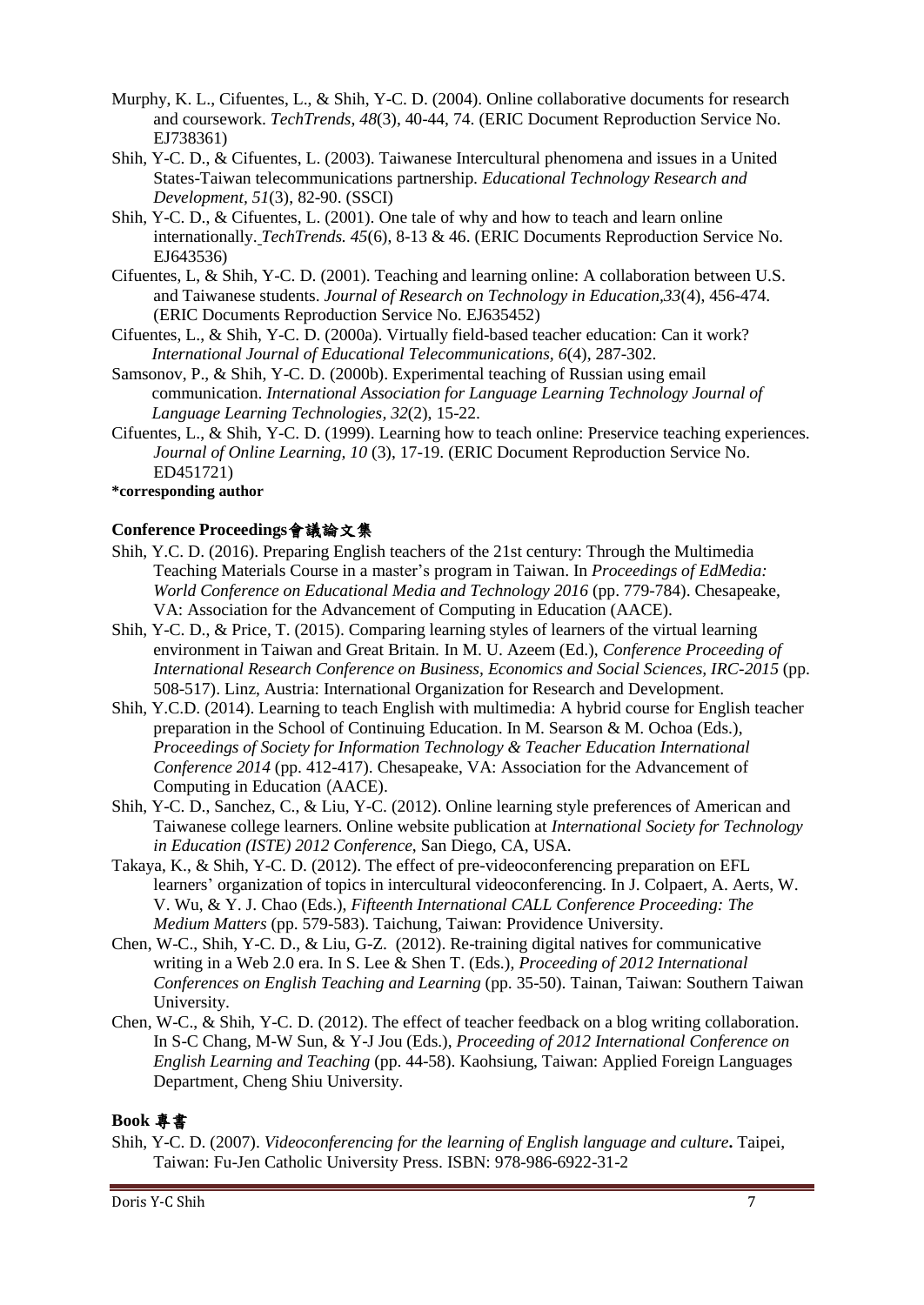### **CONFERENCE PRESENTATIONS** 學術會議 (**National & International)**

- Shih, Y-C. D. (accepted). *Technology-enhanced activities for the advanced English composition and conversation course*. Paper submitted for the 30<sup>th</sup> International Symposium and Book Exhibit on English Language Teaching & the 23<sup>rd</sup> International Conference and Workshop on TEFL & Applied Linguistics, Taipei, Taiwan. (November 12-14, 2021)
- Shih, Y-C. D. (2020, November 14). *Taiwanese college students' learning about English teaching: Putting theories into practice*. Paper presented at the 29th International Symposium on English Teaching, Taipei, Taiwan. (November 14-15, 2020)
- Lin, C. H-P., & Shih, Y-C. D. (2020, October 30). *Senior high school teachers' beliefs about the integration of technology in English education in Taiwan.* Paper presented at 2020 Innovative Teaching and Assessment Conference (2020 ITAC), Tainan, Taiwan. (October 30, 2020).
- Shih, Y-C. D. (2019, November 10). *Course design of ICT-mediated intercultural telecollaborative courses*. Paper for the 28th International Symposium on English Teaching, Taipei, Taiwan. (November 9-10, 2019)
- Kihara, E., Wang, M., & Shih, Y-C. (2018, July 17). *Resonance in the co-constructed interaction and its application in the L2 learning context.* Poster for the Tenth International Conference on Construction Grammar, Sorbonne Paris Cite University, Paris, France. (July 16-18, 2018)
- Shih, Y-C. D., & Tong, D. (2017, November 12). *Learning to teach: Situated learning of English majors in northern Taiwan*. Paper presented at the 26th International Symposium on English Teaching, Taipei, Taiwan. (November 11-12, 2017)
- Shih, Y-C. D. (2017, May 17). *Instructional design for the ICT-based intercultural communication Course.* Poster for the 10th Annual Global Partners in Education Conference, Greenville, North Carolina, USA. (May 15-17, 2017).
- Shih, Y-C. D. (2017, February 10). *A cross-cultural comparison of e-learning styles*. Paper presented at 2017 International Conference in Applied Linguistics and Language Education (ICALLE 2017), De La Salle University, Manila, Philippines. (February 9-11, 2017).
- Shih, Y-C. D., & Price, T. (2016, November 12). *Exploring the online learning styles of non-native English speaking students in Taiwan and UK*. Paper presented at 2016 PAC and the 25th International Symposium and Book Fair on English Teaching, Taipei, Taiwan. (November 11- 13, 2016)
- Shih, Y-C. D. (2016, June 28). *Preparing English teachers of the 21st Century: Through multimedia teaching materials course in a master's program in Taiwan.* Roundtable Paper presented at EdMedia 2016: World Conference on Educational Media and Technology, Vancouver, British Columbia, Canada. (June 28-30, 2016)
- Shih, Y-C. D., & Price, T. (2015, January 25). *Comparing learning styles of learners of the virtual learning environment in Taiwan and Great Britain.* Paper presented at 2015 International Research Conference on Business, Economics and Social Sciences (IRC-2015)*.* Singapore. (January 25-26, 2015) - Best Presentation Award.
- Yang, Y-J. C., & Shih, Y-C. D. (2014, November 16). *The evaluation of online English reading websites: College-level EFL learners' perspectives.* Paper presented at the 23rd International Symposium and Book Fair on English Teaching, Taipei, Taiwan. (November 14-16, 2014)
- Shih, Y-C. D. (2013, March 17-21). *Learning to teach English with multimedia: A hybrid course for English teacher preparation in the School of Continuing Education*. Virtual Paper for SITE 2014: 25th International Conference of Society for Information Technology and Teacher Education conference. Jacksonville, FL, USA. (March 17-21, 2014)
- Weng, N. C., & Shih, Y-C. D. (2013, November 10). *Taiwanese college students'intercultural communication through synchronous text-based chats and videoconference*. Paper presented at the 22nd International Symposium and Book Fair on English Teaching, Taipei, Taiwan. (November 8-10, 2013)
- Shih, Y-C. D., & Yuan, Y-P. (2013, March 16). *The development of E-Plan website [E-Plan*線上動 漫語言與跨文化教材網站發展*]*. Paper for 2013 CFL Innovative Foreign Language Teaching 輔仁大學第二屆外語文創意教學研討會, Fu-Jen Catholic University , Taipei, Taiwan. (2013, March).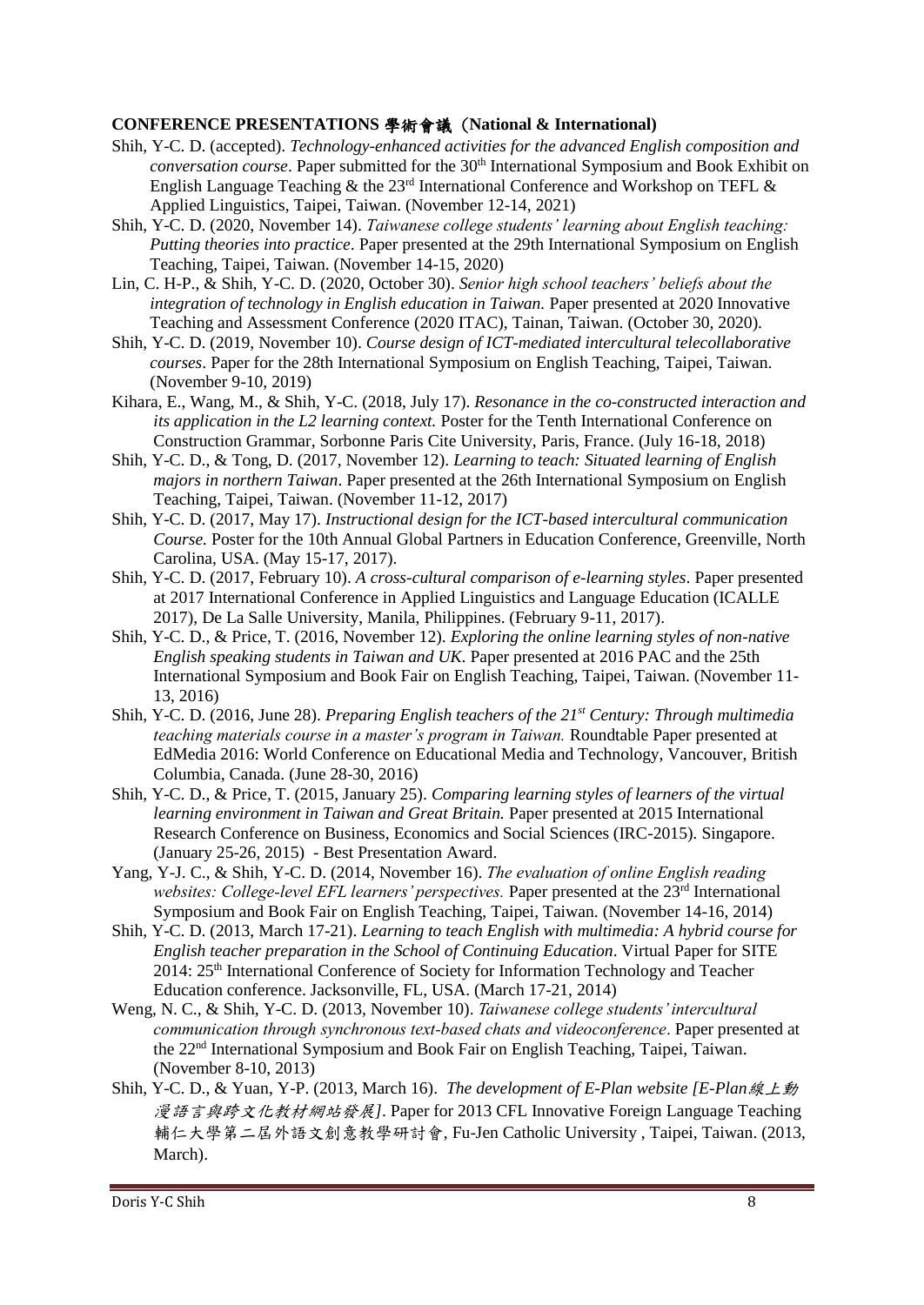- Shih, Y-C. D., & Price, T. (2012, November 10). *Instructional design of online English language learning courses in Taiwan and UK*. Paper presented at the 21st International Symposium and Book Fair on English Teaching, Taipei, Taiwan. (November 9-11, 2012)
- Liang, W-L., Shih, Y-C. D., Ling, K-S., Huang, L-H., Wang, T-M., Kang, T-H., & Wang, C-C.\* (2012, September 14). *Evaluating the effectiveness of E-learning in fundamental of Chinese medicine education*. Poster session presented at the 16<sup>th</sup> International Congress of Oriental Medicine, Seoul, Korea. (September 14-16, 2012)
- Shih, Y-C. D., Liu, Y-C., & Sanchez, C. (2012, June 25). *Online learning style preferences of American and Taiwanese college learners.* Roundtable research paper presented at International Society for Technology in Education (ISTE) 2012 Conference, San Diego, CA, USA. (June 24- 27, 2012)
- Takaya, K., & Shih, Y-C. D. (2012, May 26). *The effect of pre-videoconferencing preparation on EFL learners' organization of topics in intercultural videoconferencing.* Paper presented at the 15<sup>th</sup> International CALL Research Conference, Taichung, Taiwan. (May 25-27, 2012)
- Chen, W-C., Shih, Y-C. D., & Liu, G-Z. (2012, May 25). *Re-training digital natives for communicative writing in a Web 2.0 era*. Paper presented at the 2012 International Conferences on English Teaching and Learning. Southern Taiwan University, Tainan, Taiwan.
- Chen, W-C., & Shih, Y-C. D. (2012, April 26). *The effect of teacher feedback on a blog writing collaboration*. Presented at the 2012 International Conference on English Learning and Teaching. Cheng Shiu University, Kaohsiung, Taiwan.

#### **Courses Taught**曾授課程

Multimedia Teaching Materials 多媒體教材教法 Photomedia and Technology-Enhanced Instruction 影像媒體及科技輔助教學 Computer-Assisted Instruction: Theory and Practice 電腦輔助教學:理論與實務 Cross-Cultural Communication: Global Understanding Project 跨文化溝通:國際連線專題 Junior English Composition and Conversation 大三英文作文與會話 Public Speaking 演說與辯論 Applied Computer Technology 電腦應用 Computer-Aided Research & Bibliography and Knowledge Management電腦輔助書目研究暨知識管理 English Teaching and Educational Psychology 英語教學與教育心理 Introduction to TEFL 英語教學概論 Statistics for Language 語言統計 Educational Research 教育研究 Graduation Project 畢業專題製作 Internship 企業實習 Service Learning and Internship 服務學習與實習 Educational Technology: Theory & Practice (Texas A&M) 教育科技: 理論與實踐 (美國德州農工大學)

## **Committees** 委員會

**Department Representative,** 2019-2020 University Council, Fu-Jen Catholic University (一百零八學年度輔仁大學校務會議英文系代表) **Convener,** Service Learning Committee, English Department, Fu-Jen Catholic University (英文系服務學習委員會召集人) **Committee member,** Alumni Committee, English Department, Fu-Jen Catholic University (英文系系友委員會委員) **College Representative**, Digital Learning and Distance Instruction Committee (輔仁大學數位學習及遠距教學委員會外語學院院代表) **Executive Committee,** English Elite Program, Fu-Jen University (輔仁大學英語菁英學程執行委員) **Teacher Grievance Committee**,2011-2012, Fu-Jen Catholic University (一 百學年度及一百學零一年度輔仁大學教師申訴評議委員會委員)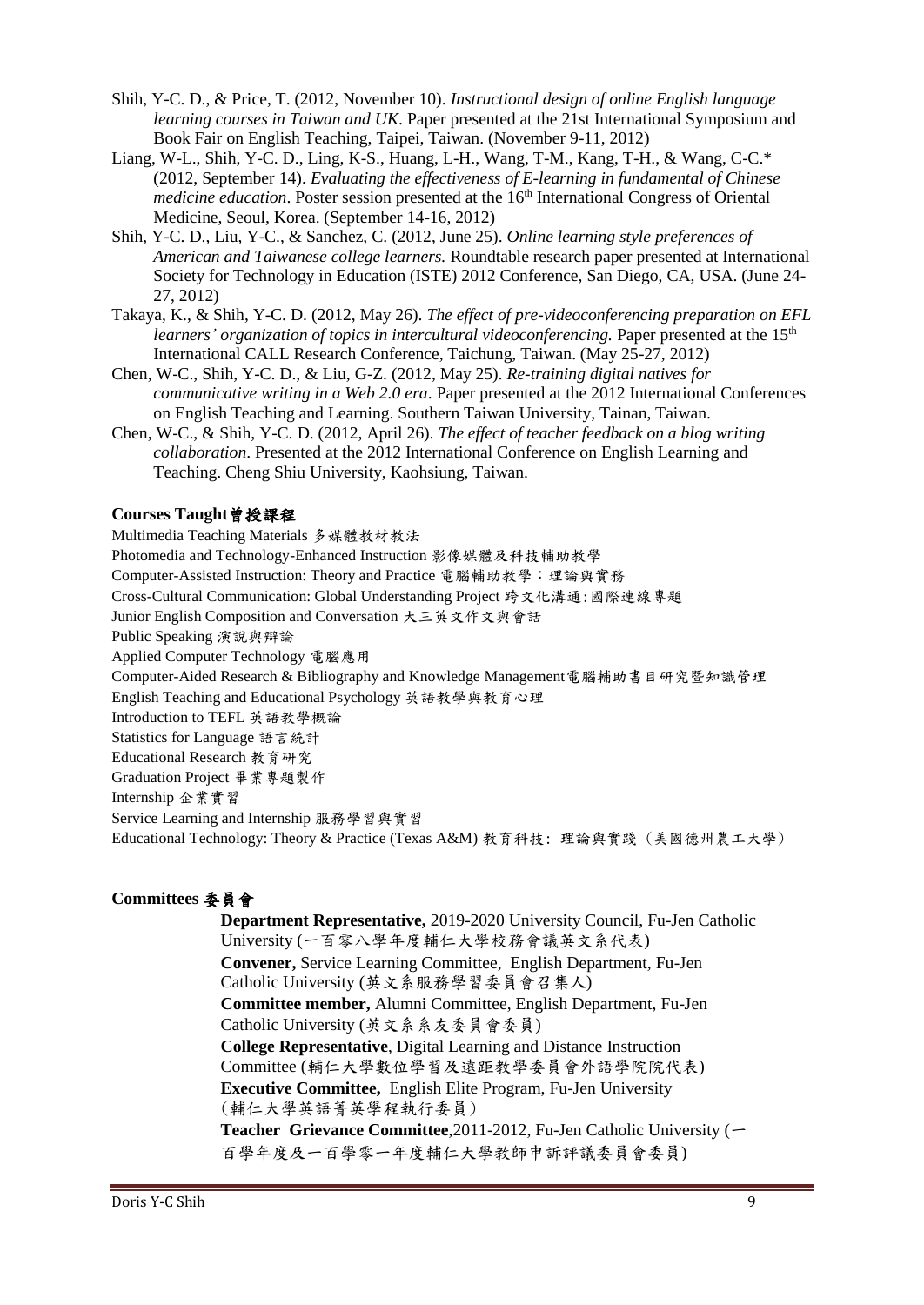|                | <b>Convener, MA</b> – Multimedia English Track Committee, English                                   |
|----------------|-----------------------------------------------------------------------------------------------------|
|                | Department, Fu-Jen Catholic University (英文系碩士班多媒體英語教學組                                              |
|                | 委員會召集人)                                                                                             |
|                | <b>Student Grievance Committee</b> , 2009-2010, Fu-Jen Catholic University $(A)$                    |
|                | 十八學年度輔仁大學學生申訴評議委員會委員)                                                                               |
|                | Department Representative, 2009-2010 University Council, Fu-Jen Catholic                            |
|                | University (九十八學年度輔仁大學校務會議英文系代表)                                                                    |
|                | Committee member, Curriculum Committee, English Department, Fu-Jen<br>Catholic University (英文系課程委員) |
|                | Faculty Representative, Introduction to University Studies course, Holistic                         |
|                | Education Center, Fu-Jen Catholic University                                                        |
|                | (全人教育中心會議【大學入門】課程教師代表)                                                                              |
|                | Committee, Digital Learning Committee, English Department, Fu-Jen                                   |
|                | Catholic University (英文系數位學習委員)                                                                     |
|                | Oral Exam Committee, Ministry of Foreign Affairs, Taiwan (外交部ロ試委                                    |
|                | 員)                                                                                                  |
|                | <b>Oral Exam Committee, International Cooperation Development Fund</b>                              |
|                | (ICDF), Taiwan (財團法人國際合作發展基金會英語文面試主試委員)                                                             |
| $8/15 - 7/16$  | Committee Member & Secretary, English Learners Advisory Council,                                    |
|                | Fairburn Elementary School (ELAC), Los Angeles, CA, USA. (美國加州洛                                     |
|                | 杉磯 Fairburn 小學英語學習委員會委員及秘書)                                                                         |
| $12/12 - 7/15$ | Committee Member, Taipei Medical University and the Affiliated Hospital -                           |
|                | Joint Institutional Review Board, Taipei Medical University                                         |
|                | (臺北醫學大學暨附屬醫院聯合人體研究倫理委員會委員)                                                                          |
|                |                                                                                                     |

# **Moderator/Panelist** 學術會議主持人/座談參與

| 6/2/21   | <b>Chair, Session 5, 2021 College of Foreign Languages Teaching Practices</b><br>Conference, Fu-Jen University, New Taipei City, Taiwan<br>(「輔仁大學外語學院 2021教學實踐研討會」第五場 主持人)                                                 |
|----------|----------------------------------------------------------------------------------------------------------------------------------------------------------------------------------------------------------------------------|
| 5/26/21  | Chair, 2021 Renming-Fu Jen Graduate Student Conference: Contact Zones in<br>Culture and Communication, Fu-Jen University, Taipei, Taiwan<br>(第十二屆人大-輔仁英文系研究生研討會:多媒體/語言教學組Session I<br>論文回應人)                               |
| 11/10/19 | <b>Moderator</b> , Paper Session H, 2019/The 28th International Symposium on<br>English Teaching, Taipei, Taiwan. (November 9-10, 2019)<br>(第二十八屆中華民國英語文教學國際研討會暨書展 Paper Session H 主<br>持人)教學區324教室                        |
| 6/24/17  | Chair, 2017 Renming-Fu Jen Graduate Student Conference: Contact Zones in<br>Culture and Communication, Fu-Jen University, Taipei, Taiwan<br>(第八屆人大-輔仁研究生研討會:多媒體/語言教學組Session II: Academic<br>Writing論文回應人)<br>輔仁大學濟時樓國際會議廳 |
| 11/12/16 | <b>Moderator</b> , Paper Session J, 2016 PAC and the Twenty-Fifth International<br>Symposium and Book Fair on English Teaching, Taipei, Taiwan.<br>(2016泛亞洲英語文教學國際研討會暨第二十五屆中華民國英語文教學國<br>際研討會暨書展 Paper Session J 主持人)      |

# **Research Proposal/Paper Reviewer** 計劃書/論文審查委員

**Reviewer,** MOE Teaching Practice Research Program, Ministry of Education (教育部教學實踐研究計畫審查委員)